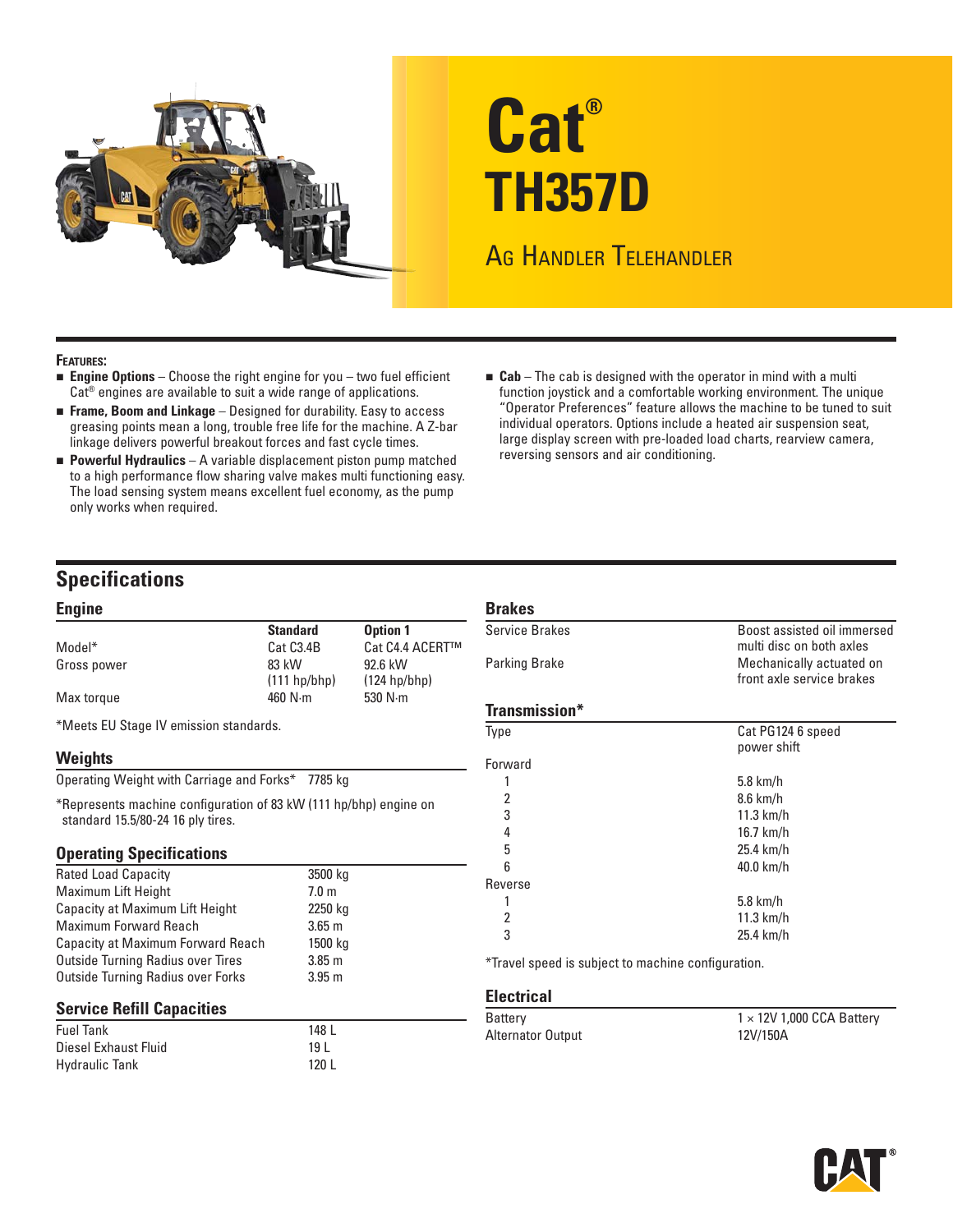## **TH357D Ag Handler Telehandler**

#### **Hydraulic System**

| System Type                         | <b>Load Sensing, Closed Center</b> |
|-------------------------------------|------------------------------------|
| Pump Type                           | Variable Flow, Axial Piston        |
| Maximum Pump Capacity               | 140 L/min                          |
| <b>System Pressure</b>              | $260$ bar                          |
| <b>Auxiliary Hydraulic Pressure</b> | 245 bar                            |
| <b>Auxiliary Hydraulic Flow</b>     |                                    |
| Boom Head - Intermittent            | 95 L/min                           |
| Boom Head - Continuous              | 95 L/min                           |
| Machine Rear                        | 80 L/min                           |
|                                     |                                    |

#### **Boom Performance**

| Boom Up              | 6.5 <sub>sec</sub>  |
|----------------------|---------------------|
| <b>Boom Down</b>     | 5.8 <sub>sec</sub>  |
| Tele Out             | $5.5$ sec           |
| Tele In              | $5.5$ sec           |
| Crowd Forward (Dump) | 3 sec               |
| Crowd Backward       | 3 sec               |
| Combined             |                     |
| Up and Out           | 10.2 <sub>sec</sub> |
| Down and In          | 8.2 <sub>sec</sub>  |

#### **Axles**

Front Axle High bias, planetary reduction hubs with limited slip differential Rear Axle **Construction Construction Construction** Open differential with planetary reduction hubs

#### **Tires** Standard Mitas 15.5/80-24 16 ply Options Michelin 15.5 R25 XHA Michelin 460/70 R24 XMCL Michelin 500/70 R24 XMCL Michelin 440/80 24 Power CL Michelin 400/80 24 Power CL Michelin 460/70 R24 Bibload Firestone Duraforce  $13 \times 24$  Solid Tires **Performance** Drawbar Pull 83 kW/111 hp Engine 92 kN 92.6 kW/124 hp Engine 88 kN Boom Breakout Force 50 kN Bucket Breakout Force 72 kN **Quick Coupler Rotation** 152° Noise Levels<br>In Cab 74 dB(A) External 106 dB(A) Towable Mass Hydraulically Braked 12 000 kg

#### **Air Conditioning System**

The air conditioning system on this machine contains the fluorinated greenhouse gas refrigerant R134a (Global Warming Potential = 1430). The system contains 1.2 kg of refrigerant which has a  $CO<sub>2</sub>$  equivalent of 1.575 metric tonnes.





#### **Dimensions** (All dimensions are approximate.)

\* Add 200 mm for beacon. Add 40 mm for top guard.

| 1 Overall Length to Front of Carriage | 5000 mm | 7 Overhang                        | 1000 mm      |
|---------------------------------------|---------|-----------------------------------|--------------|
| 2 Overall Width (standard tires)      | 2382 mm | 8 Cab Width                       | 900 mm       |
| 3 Overall Height (standard tires)*    | 2475 mm | 9 Machine Length                  | 5000 mm      |
| 4 Wheelbase                           | 3165 mm | <b>10 Departure Angle</b>         | $60^{\circ}$ |
| 5 Ground Clearance                    | 430 mm  | 11 Maximum Fork Crowd Angle       | $24^{\circ}$ |
| 6 Track                               | 1988 mm | <b>12 Maximum Fork Dump Angle</b> | $128^\circ$  |

| 7 Overhang                         | $1000$ mm           |  |
|------------------------------------|---------------------|--|
| 8 Cab Width                        | $900 \,\mathrm{mm}$ |  |
| <b>9</b> Machine Length            | 5000 mm             |  |
| <b>10 Departure Angle</b>          | $60^{\circ}$        |  |
| <b>11 Maximum Fork Crowd Angle</b> | $24^\circ$          |  |
| <b>12 Maximum Fork Dump Angle</b>  | $128^\circ$         |  |
|                                    |                     |  |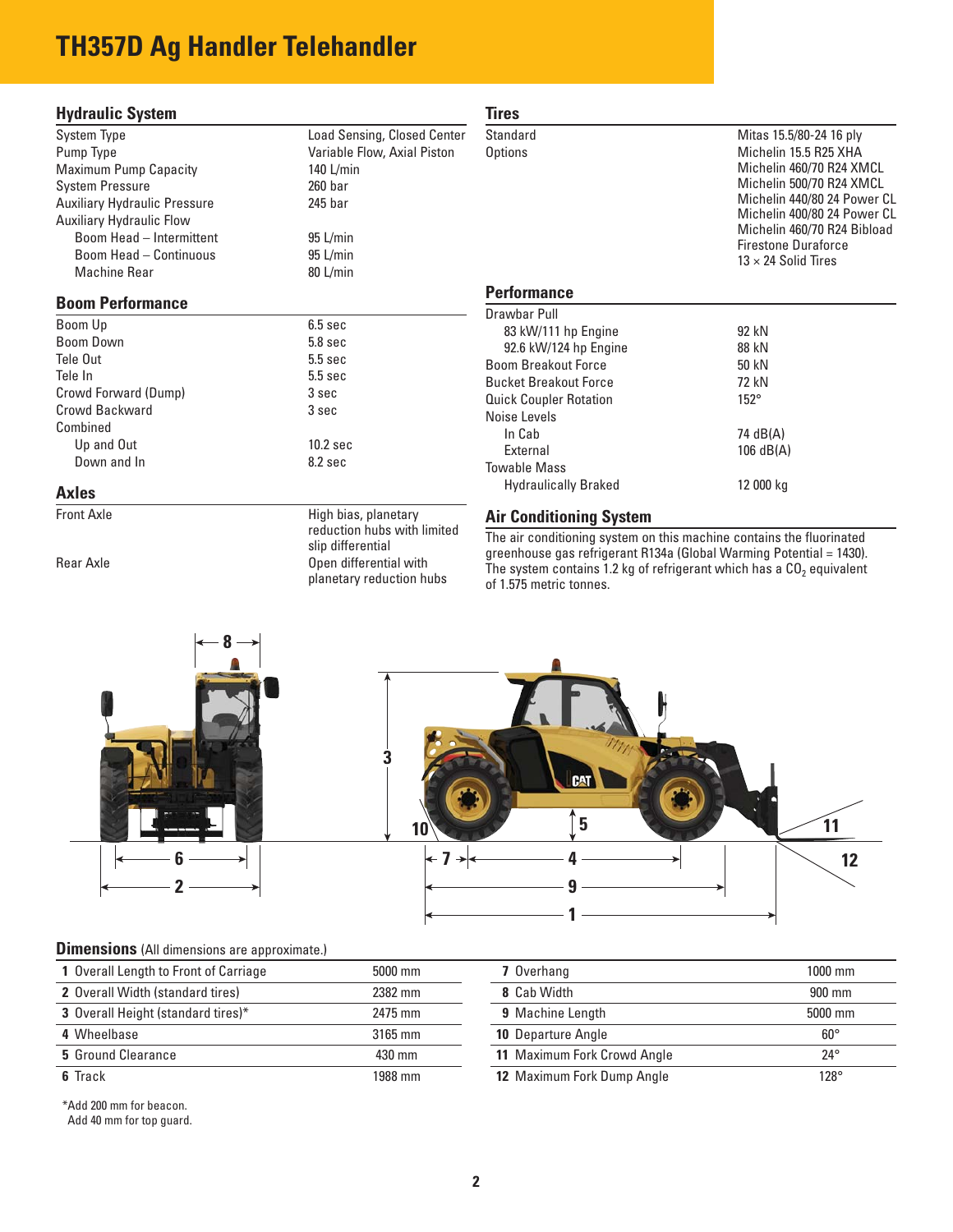## **TH357D Ag Handler Telehandler**

#### **Load Chart and Dimensions**



#### **IMPORTANT**

Rated lift capacities shown are with machine equipped with carriage and pallet forks. The machine must be level on a firm surface with undamaged, properly inflated tires. Machine specifications and stability are based on rated lift capacities at specific boom angles and boom lengths. (If specifications are critical, the proposed application should be discussed with your dealer.)

DO NOT exceed rated lift capacity loads, as unstable and dangerous machine conditions will result.

DO NOT tip the machine forward to determine the allowable load.

Use only approved attachments with proper material handler model/attachment load capacity charts displayed in the operator's cab.

Due to continuous product improvements, machine specifications and/or equipment changes may be made without prior notification.